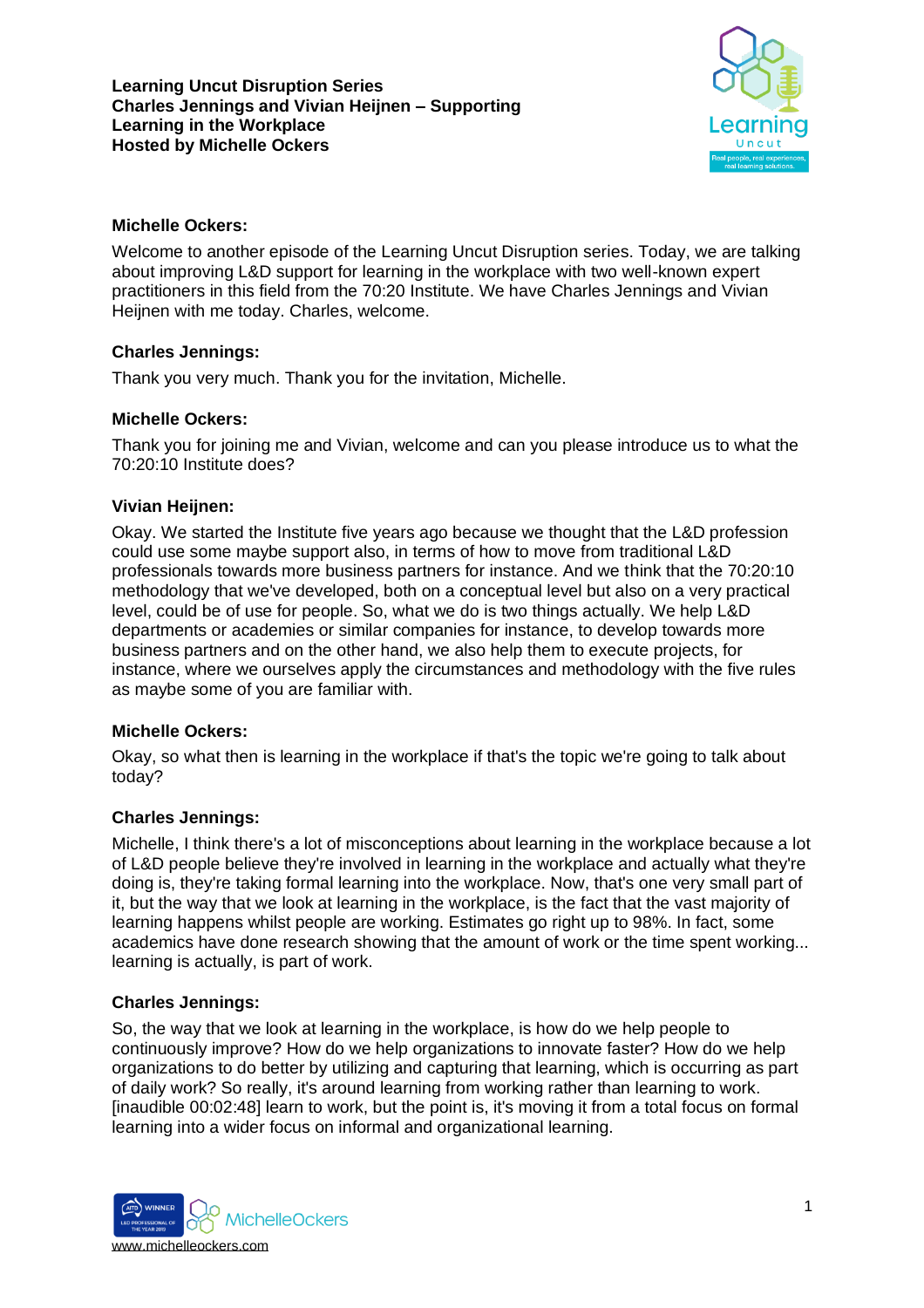## **Michelle Ockers:**

Okay. And I'm assuming you would say use it whenever possible, but in the context we're in right now, where of course, there's still a lot of organizations using face to face learning as their predominant delivery mode, formal structured face to face learning or structured elearning, and we're introducing this at a time when we're asking people to consider using other options at a time when the ability to do face to face training basically has been largely removed from organizations for a period of time. When is it going to be most useful right now? Under what sort of conditions, circumstances would you encourage people to start using it right now?

## **Vivian Heijnen:**

I think Michelle, that's indeed actually already started, that you should have done it already. Of course before, but if you didn't, this is a right time to start with it. But then, look at it maybe slightly different than just moving from face to face training to something like online or doing things digital because how we look at it is, you should first align with the business and talk to people in the workplace, what they really need at this moment, what is most critical and then you can see what kind of opportunities you have to facilitate them.

## **Vivian Heijnen:**

And sometimes it's even nothing. Or just bringing some people together who can learn from each other or maybe some very tiny little things. And that's what we see also. For instance, and some of our clients, they are doing this in a very natural way now it's the crisis. That's really interesting. You could do that also, not only now, but also after that, the same principle. Take a look at what do they really need now to be able to survive this situation. Take a look at what are critical tasks and how can we support them in the flow of work, so we shouldn't stop the flow of work. We should just integrate it in their work.

#### **Vivian Heijnen:**

And then you come up with all kind of creative ideas. We see this also happening in the world around us where people do bootcamps every day from eight to nine and that's face to face by the way. But it's very focused on what they need today to be able to, in this case, help their patients for instance. But you could also think of, if you take a look at home care, it's a very difficult situation at the moment. What could you give them that they can bring to their clients and also show them how some things work? Maybe they can do some things themselves and those are very easy to adapt and to use. Well, tools and so on that people can use in the workplace right away.

#### **Charles Jennings:**

Sorry Michelle, I'm getting a bit of an echo there with Vivian. Are you getting that or not?

#### **Michelle Ockers:**

I am getting a little bit of lag so maybe we should turn off the videos to protect the bandwidth.

#### **Charles Jennings:**

I just wonder whether that, if we do that... Yeah, that's right, because I think that it's just a little problem there. That might be an idea.

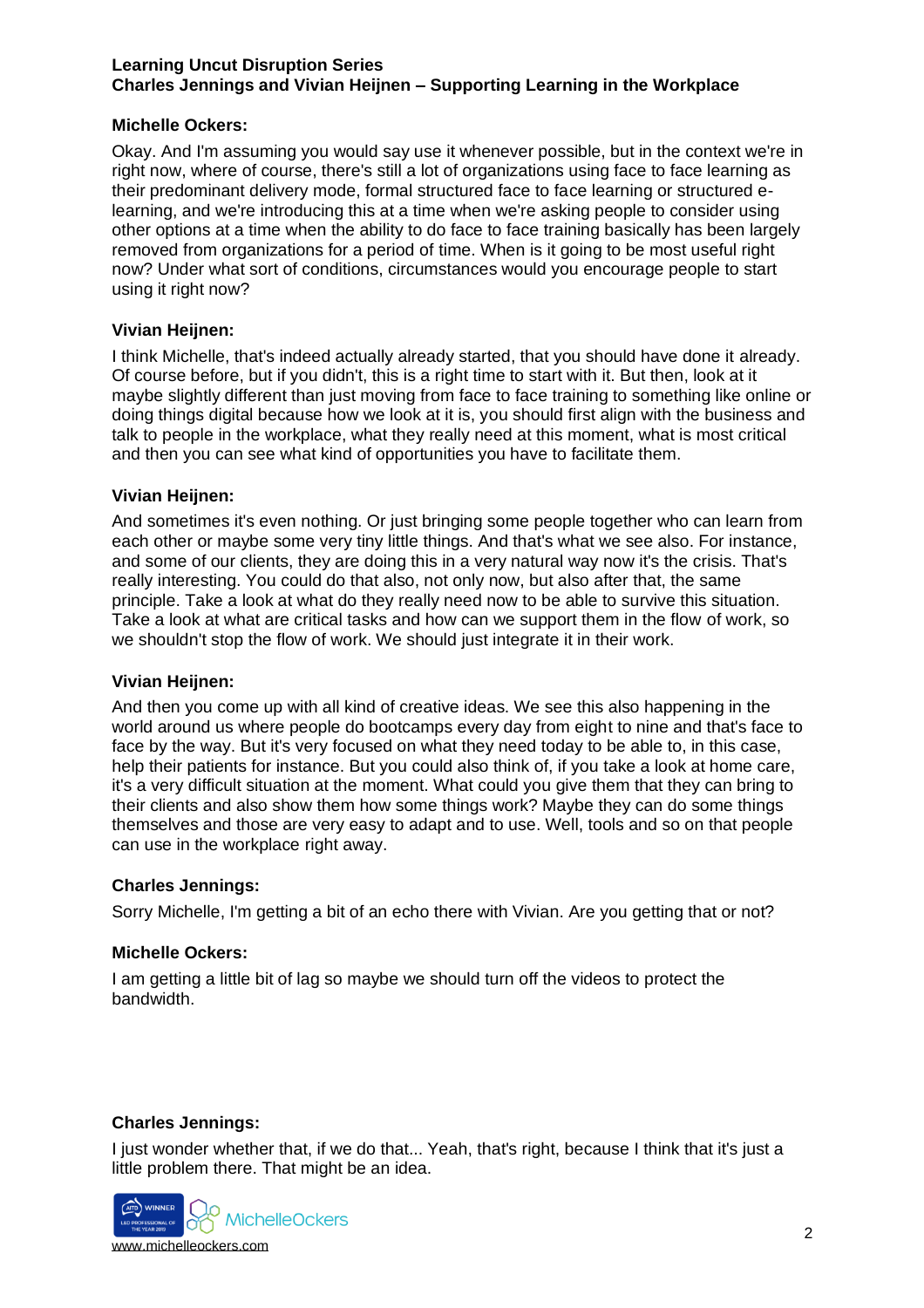## **Michelle Ockers:**

Yeah, it is. All right. We just have to make sure we direct the flow of the conversation to each other.

### **Charles Jennings:**

Sure. Sure. Okay.

### **Michelle Ockers:**

Okay. All right. So Vivian, I was going to ask you next for an example. When you say talk to people, go out and take a look, find out what they need, are you able to give us an example, a relevant example that someone has done that at the moment?

#### **Vivian Heijnen:**

Yeah.

#### **Michelle Ockers:**

Okay. So I'll just pause for a moment and I'll pick that up. So Vivian, one of the things you said then was that it starts with understanding what people need. So you talked about going out and talking to people, maybe doing some task analysis to understand what they need. Can you give us an example of what that looks like?

#### **Vivian Heijnen:**

Yes. At this moment people are, for instance, currently looking at how can we do some quick skill building for people who are not working now in healthcare but could be of help for people who are doing now home care. It's a very good example where you can have a look at, what are the basic care tasks that people can do without any health care education for instance. And what we do is, gather together all the information we have from, on the one hand side, basic information from educational programs, but also talk to people in the business who are working as home carer and say, we have most difficult situations in, for instance, helping people to eat. Let's say something like that.

#### **Vivian Heijnen:**

And then we say, what can we do to transfer the knowledge and the skills they already have to people who are not doing this right now? How can we do it very fast without having to give them a lot of background information about food or safety or that kind of things? Of course, at the same time, make sure that they can work in a safe environment and that nobody's harmed if they do something that is maybe not really as it should be. We see that it works by focusing only on the most critical things that they need right now. It helps very much in also making priorities in the right way, but also keeping up to speed and being able to adjust to the needs today and tomorrow instead of next month or maybe within three months.

#### **Michelle Ockers:**

So, it's very much about timeliness of getting people what they need when they need. And I think we might come back to that example and take that a little further as we proceed through the conversation. Charles, if we talk about getting started and basics and essentials and what people need to know, what might they need to know to start supporting learning in the workplace or to do that more often or more effectively?

# **Charles Jennings:**

Michelle, in your first podcast, Laura Overton talked about the fact that more than 50% of L&D services are delivered in classrooms and Laura and Don Taylor both talked about

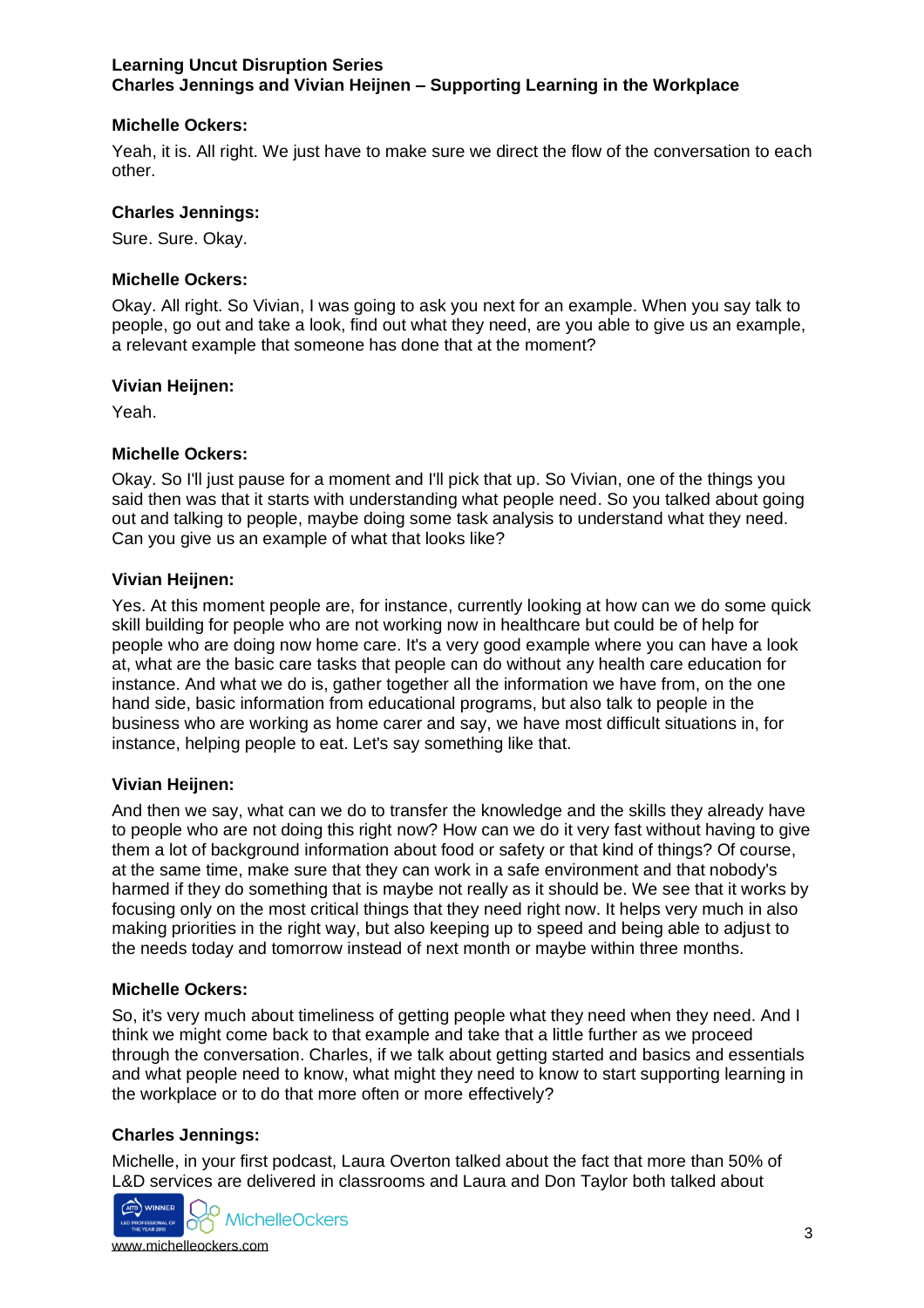change and the need for change. And I think with the current landscape, it really does require us to take a step back and think about how are we going to approach these things differently. We need to step out of the, what we call, I guess, the formal learning bubble and support the learning that's already happening in the workplace. So, to a certain extent, one of the first steps is actually just start to think differently.

## **Charles Jennings:**

And Vivian talked about critical tasks and a lot of our work is focused around identifying and extracting or understanding the critical tasks that need to be carried out in order to achieve success. And so, the first steps really, I think, there's a set of steps that need to be taken. The three important steps that L&D can take is first of all, to help make all learning that's already happening in the workplace, much more apparent and visible to workers and managers. And then capture that learning, which comes from working and help share good practice. And this is things we always should've been doing anyway, but we need to do that.

## **Charles Jennings:**

L&D can also help identify learning in terms of improved processes, faster innovation cycles, improved efficiencies. Thinking again to Vivian's point about understanding what's happening in the workplace, understanding what the critical challenges of our stakeholders are and actually that doesn't require us to be face to face. We can do this, a lot of this sort of stuff, remotely in the current climate. By doing this, L&D can then make workplace learning much more productive and transferable. The first step is to think differently. Think about what is critical for the organization, what is it that's going to make the organization more resilient and how can we help everyone perform the tasks that are going to lead towards that?

#### **Michelle Ockers:**

Okay. So Charles, you said one of the first things that after... Obviously, there's the mindset shift that is so important that you're talking about there and thinking about what's critical and critical task analysis. You talked about L&D being able to help make workplace learning visible to workers and managers, accepting and acknowledging that the vast majority of real learning actually happens while people are working. What can we do, how do we make learning visible? I guess, how do we A, identify where learning is happening and then B, make it visible?

#### **Charles Jennings:**

Sure. And I think if I can pass across to Vivian to answer this in some practical terms, but a lot of our work is around using techniques, which have been around for years. So for example, how can you understand, capture the critical tasks that anyone in a particular job or particular role needs to undertake. How can you distil it down, distil all those tasks down to the critical ones? In a way, we could almost start by looking at our formal learning and then matching what we're providing in formal, so our face to face training, matching that to and thinning it, effectively thinning it down to what the critical tasks are. So, we're talking really about how do we build effective performance support and most so-called performance support and micro learning practices currently in my experience, really don't address the challenge of capturing and sharing those critical tasks in the best way possible. So Vivian, maybe you can give some examples of where this is being done and where we've been doing it.

#### **Vivian Heijnen:**

Yeah, and I think it's also all the way around it. It's so interesting what's happening now in this crisis. If you take a look at healthcare of course, who does now have a speed of

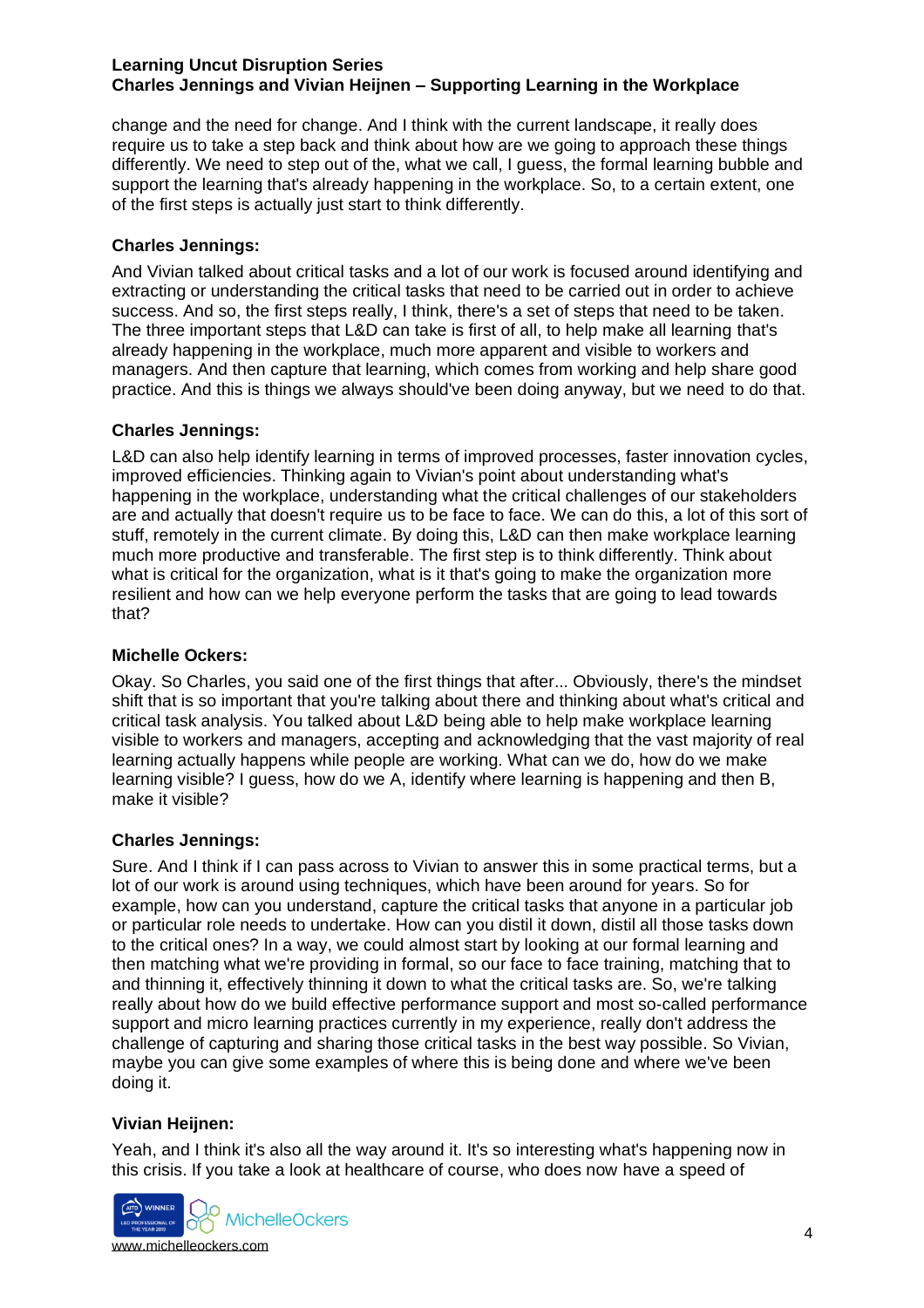business, which nobody could have imagined a couple of weeks ago where we were right now. And what you see is, and that's also interesting for L&D, is you also have to be aware of what's happening around you. If you take a look at what's happening, for instance in terms of innovative ideas, you see here in the Netherlands, we have a large hospital who came up with the idea to install a mobile CT scanner to keep patients out of the hospital and scan them there before they enter. And so they can keep out and the different kind of patients separated and that's a very innovative idea and you see that other people learn from that.

#### **Vivian Heijnen:**

So, they are copying that idea in other places. It's the same, for instance, with this shortage of masks, they came up with a very good idea to sterilize the used mask, which of course, is out of the box thinking and we wouldn't define it maybe as learning, but it is learning. So, from a natural point of view, in these kinds of situations, you would see that people learn all the time, every day. And how can you capture those things and make sure that you maybe transfer to other situations where they didn't have heard from it. So, that's something that L&D could play an important role in, I think.

#### **Michelle Ockers:**

So, part of our role is to be close enough to what is actually happening in the workplace to identify practices that are being innovated, improved and then to help to spread those more rapidly?

#### **Vivian Heijnen:**

Yeah. And the thing is that, this is a difficult one because you see differences between L&D departments and companies who already are there and already are close to the workplace and companies who are not because you are not the first one they would call if you have such an issue. That's the most difficult part, I assume, that you have to have the right contacts and that should be with people in the core processes and not per se with other supporting departments.

#### **Michelle Ockers:**

Right.

#### **Charles Jennings:**

Michelle, one of the core principles of the 70:20:10 methodology is around starting with the 70 and what Vivian is talking about is exactly that. If we start thinking about how can L&D help people improve, not just through individual performance, not just departmental performance, and how can L&D help organizational performance improve. And the way we do that is by working very closely with our stakeholders, understanding what their challenges are, understanding exactly how we can help them capture and share good practice. How they tackle the critical tasks that they need to do. How we can help them share their insights. So, all of these sorts of things we can do without extra technology. We can do it just by changing the processes and changing our approach.

#### **Michelle Ockers:**

So, what are some suggestions you would have for learning professionals if they do spot examples of improved practices and they do want to be able to transfer them? How do you go about that if you see something you think others elsewhere need to know about this? What are the practical steps?

#### **Vivian Heijnen:**

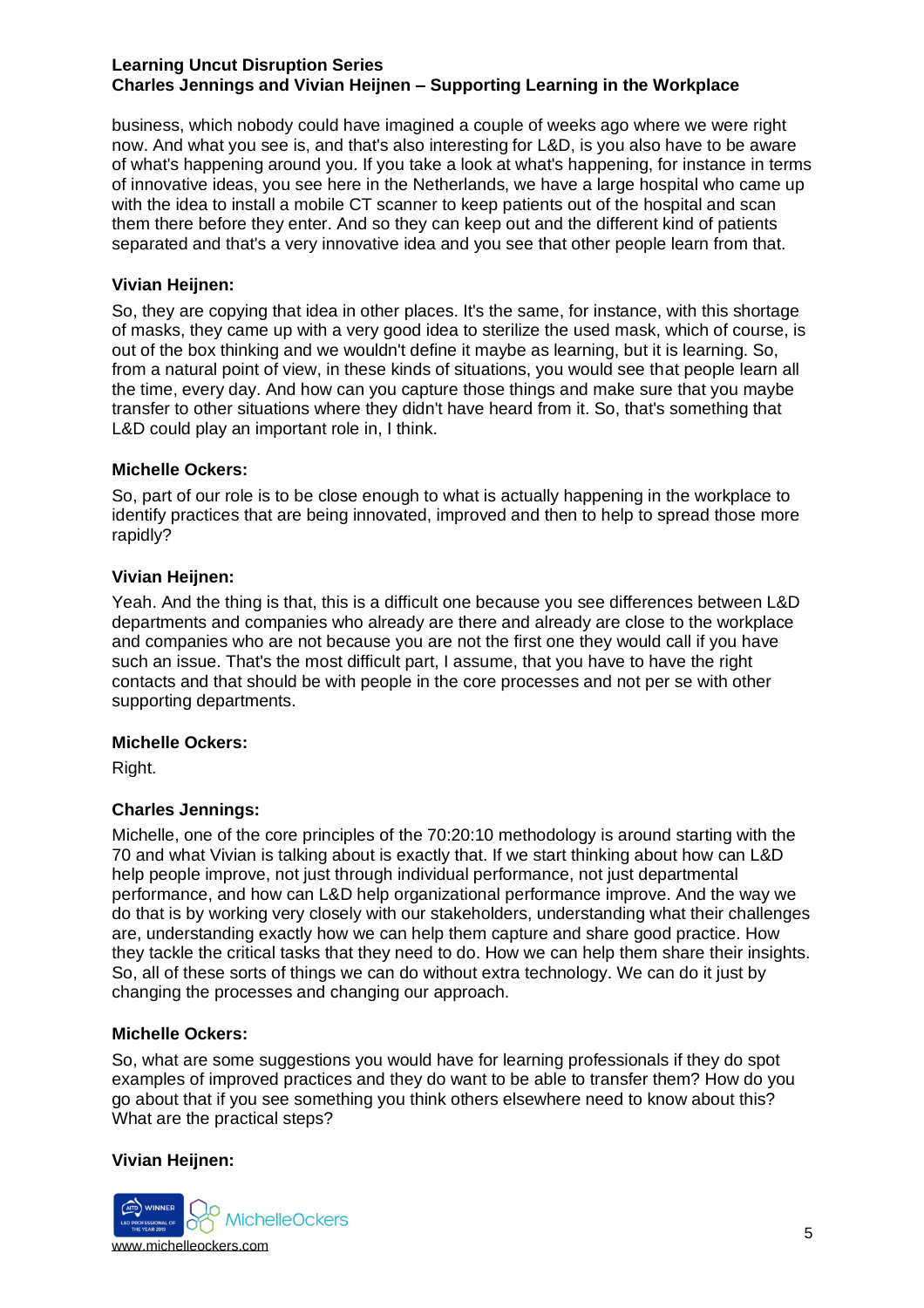Of course, first of all, get in touch with the right people. You have to have your networks and then also provide them with a structured approach. Because what we see also right now in our practice, is that just people don't know where to start. They don't know, so they think, we have to do something because we have an issue today, how can we solve that tomorrow? And they are very action oriented. One of the things L&D could do is to structure this and make sure what are the first three steps to take? So for instance, what's the most difficult situation that you have to solve right now? What do you expect from people in terms of critical tasks and how can we facilitate them?

#### **Michelle Ockers:**

Charles, did you want to add anything to that in terms of transferring learning across the organization?

## **Charles Jennings:**

I've always talked about two pillars for L&D. One is standards and the other one's methodology. And what Vivian said is absolutely right. A lot of L&D departments don't have or don't work to a set of standards and explicit methodologies and I think we're seeing [inaudible 00:18:45] they suffer from this and particularly with our methodology, with the performance detective role, which some people will know, which is really the performance consulting piece. If an L&D person goes and talks with a senior stakeholder or any stakeholder, if they don't use a standard approach and then one of their colleagues comes along and uses a different approach, it sort of suggests that we're not professionals in a way.

## **Charles Jennings:**

One of the key elements is a methodology. And as Vivian mentioned, we need to have this methodology where we can go, we can understand exactly what the challenge is. Not in terms of what I'd call rather loose HR behavioural indicators, but actually what is it that people need to do? Our experience is that when you talk to an exemplary performer, they will often talk a lot about what they do and they'll say, well, we need to do this and this and this and this. But you can usually bring it down to four or five critical things, critical tasks that make someone an exemplary performer than a good or an ordinary performer. And L&D needs to have a methodology to be able to capture that.

# **Charles Jennings:**

And then behind that there's having standard approaches, for example, for developing support materials to be used once that's been captured. I think there's quite a bit of work. I see this current period as being a real opportunity for L&D to change in a very positive way to say, hey, let's run some pilots. Let's do some experiments to see how we can really help our people working out on the front line or out in the field. How we can really help them to improve. How we can provide... I guess it's the old courses to resources model. It's a real opportunity, particularly as most of the courses, particularly the face to face courses are being stopped. It's an opportunity to expand into that area.

#### **Michelle Ockers:**

It certainly is a good opportunity to run experiments. And I think what you're suggesting there is to go into those experiments, not in a haphazard way, but with some sort of methodology or process that you can use. You can test it out, you can iterate. I've understood you correctly?

# **Charles Jennings:**

Absolutely. That's absolutely right.

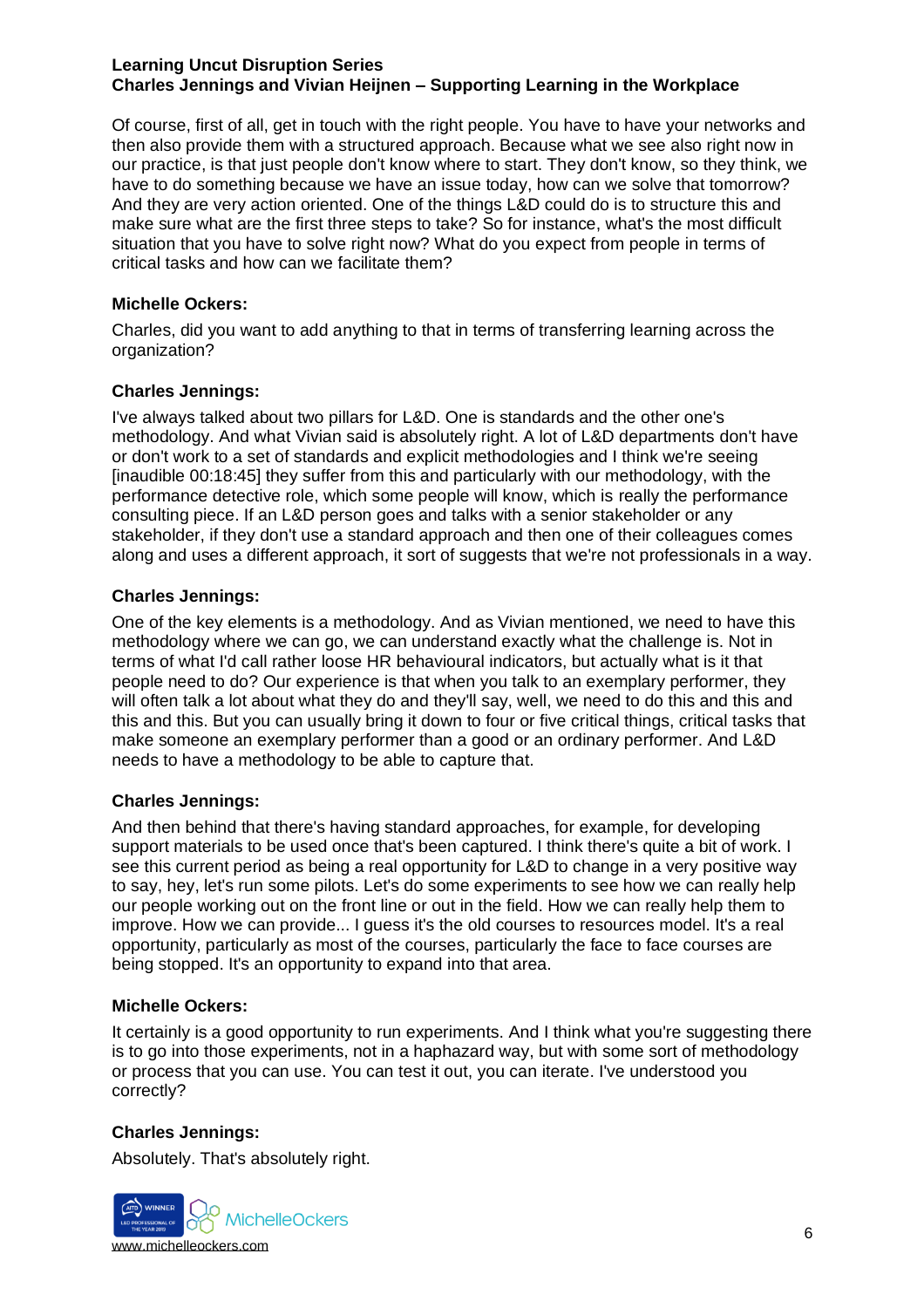### **Michelle Ockers:**

So, are we able to share in the show notes? Are there any getting started tools that we would be able to share with listeners who are interested in running some of these experiments or perhaps putting in place quickly some sort of basic methodology for that performance detective piece of work?

#### **Vivian Heijnen:**

Yeah. I would say first of all, execute a performance detective, what I would call, light. So, of course you don't have time to do an extended analysis and that kind of thing but ask three questions. What is most critical thing that you have to solve right now? What do you expect from people in terms of very practical tasks and what is going to cause, for instance, harm if you don't do them, so you can prioritize which one you should take? Once you've done that, you have to ask one more question and that's what barriers do people face in the workplace to be able to execute those tasks. And you could think of something like, if you have to put personal hygiene in place and you wash your hands, for instance. That's another situation if you're in home care, in a situation at somebody's home where maybe there are no clean towels or whatever, that's a different situation, so you have to know that.

## **Vivian Heijnen:**

You also have to remove those barriers. So, you have to make sure that people have the right sources to do their jobs in that situation. That's first of all. So, you could do that very quickly. It doesn't have to take too long. Then secondly, you make a design of the solutions where you start at the workplace. You just first think of, what do people really need in this workplace if they have to execute those tasks and what could be of help. So then, you possibly are going to choose something like performance support and that kind of things. And then from there you derive what is needed in terms of instruction and if you can do that online or face to face.

#### **Michelle Ockers:**

Vivian, if we can stick with the home care example. When you say start at the workplace, what are some examples of support you could provide at that point of work in this example?

# **Vivian Heijnen:**

For instance, if people need help with their stockings. I'm not sure what's the right word of that.

#### **Michelle Ockers:**

That's a good word.

#### **Vivian Heijnen:**

Okay. You can provide them with, for instance, a checklist which they can bring on their iPhone or on their phone and they can even show them to their clients to make sure that they do the right things. Because if you give them a short instruction just beforehand and it's not said that if it's in the afternoon and that's the first time they have to do it that they remember. So, you can give them some easy memory cards or that kind of things of performance support, which they can use when they are at the client's place.

#### **Michelle Ockers:**

Understood. Charles, I think you were going to add something there.

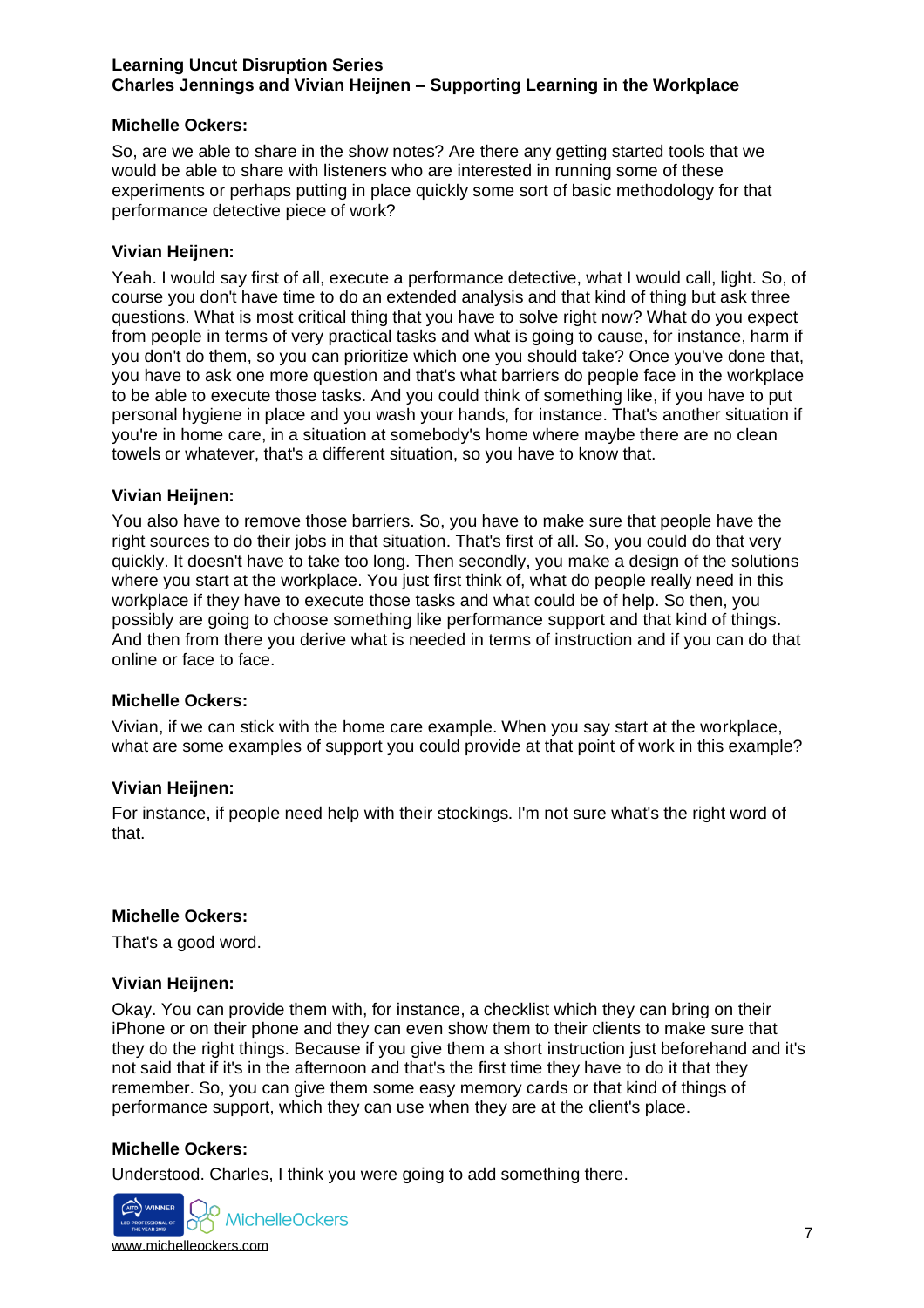# **Charles Jennings:**

I was going to add to what Vivian said in that I think it's a really good opportunity for L&D people now to take a step back and think about innovative and new ways in which we can provide support to help people do their jobs better, which is really what L&D is all about. And the example that Vivian has given is a very, very practical example about how we can provide the right materials. And I think it's also a really good opportunity for L&D people who haven't explored the whole area of performance support and particularly in the current environment.

## **Charles Jennings:**

For example, to look at the work by someone like Atul Gawande who's a surgeon, an American surgeon, but have been working with health services around the world and Gawande wrote an excellent book a few years ago called the Checklist Manifesto. And he's been working, I certainly know in the UK with the NHS. He's been working where he's reduced mortality rates or his practices reduced mortality rates by more than 40%, simply by using checklists in order to make sure that people follow the process correctly and that they carry out all the critical tasks in the right order and so on.

## **Charles Jennings:**

So, I think that there's a real opportunity here for L&D to look at what we've been doing, which we maybe can't do anymore in terms of our face to face classes and to take out of that content, take out the really critical pieces, which are going to support people in the workplace, in the context of their particular role. And it's well known that a lot of formal learning has got a lot of material in it that is either only going to be used occasionally or never going to be used. So, it really does open up an opportunity to take the gems, the diamonds out of it and utilize those key pieces, which will support people to do their jobs better.

#### **Michelle Ockers:**

Good opportunity, yes. It's clear from a lot of what you've said so far that this is a very human centric, a very people centric activity. But there must be a role somewhere in here for technology to play. What do you see as the role of technology in helping to support learning in the workplace?

#### **Charles Jennings:**

Well, technology always helps overcome the richness reach conundrum. In other words, it allows us to get greater reach. That's why one of the reasons e-Learning has been so useful. It breaks down that trade-off between a rich experience and reach. It helps us break that. In terms of the actual tools, of course, there are specialist tools around, but really any communications technology can help. And the main role that technology plays is actually to facilitate the capture, sharing and learning and improvement across organizations. Most organizations will have communications and collaboration tools in place.

#### **Charles Jennings:**

It might be Microsoft Teams or Slack or Jive or Yammer or SharePoint or Skype for Business, Zoom and so on and so forth. And so really, it's whatever works for you in this situation. If you're going to play the role of the performance detective and you're going to uncover what the key challenges are and where they're being addressed and the people who are addressing the best and identifying the exemplary performers and gather that, you'll need some communication technology, particularly today. In normal circumstances, you



[www.michelleockers.com](https://michelleockers.com/)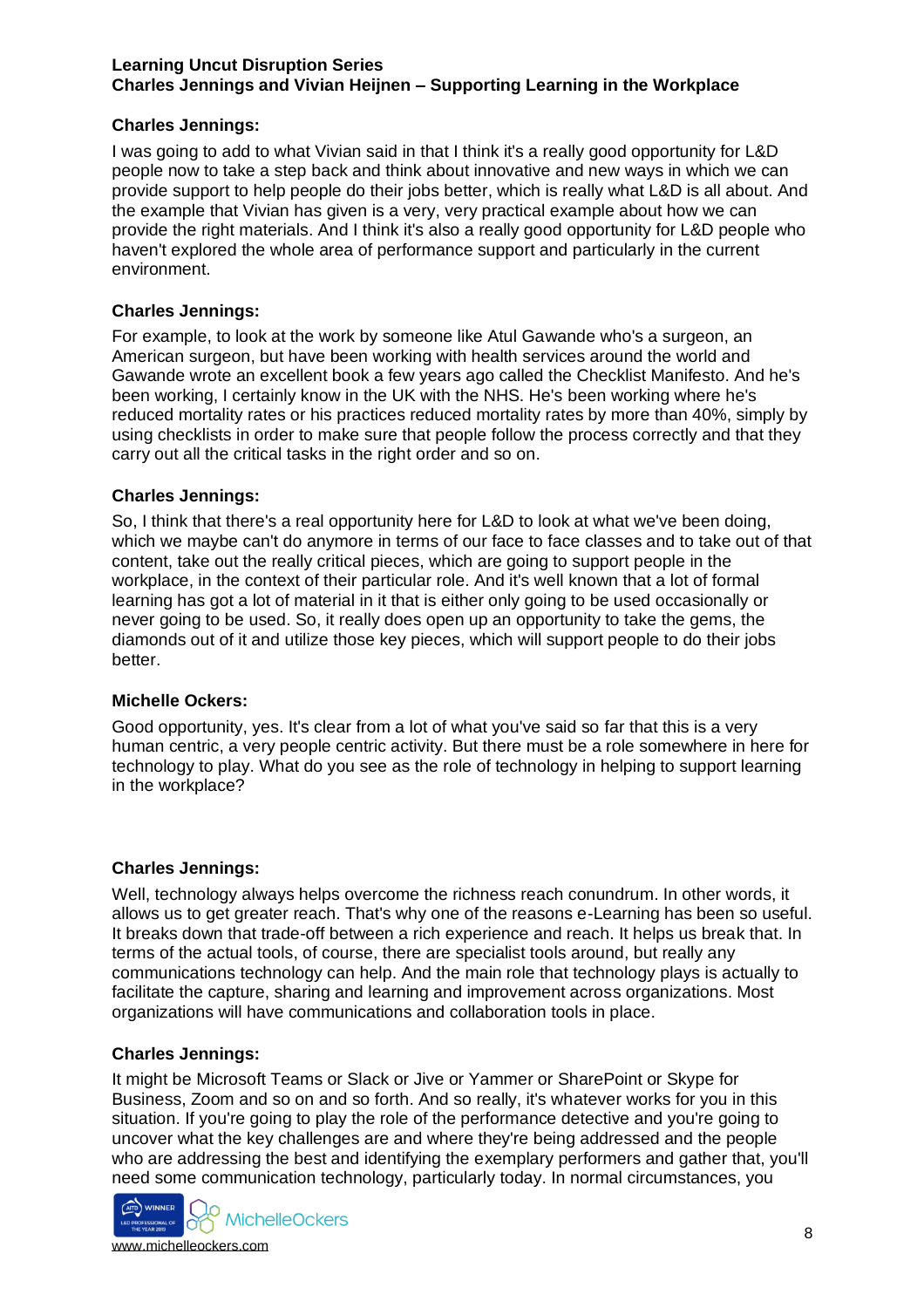would probably go and meet with them face to face and spend a time doing that. So really, we can do that.

### **Charles Jennings:**

Then when we've done that and we've carried out, in our context, the performance architect work of designing the best solutions, getting those solutions out. Vivian mentioned, you can just simply just put them onto people's or send them to people and put them onto their mobile devices. But again, it could be through almost any technology can help in some way, although there are specialist technologies. I think in the current climate trying to do this fast is not the time to go off and try to identify the best performance support platform for your purposes and so on. I think that's something maybe down the line.

#### **Michelle Ockers:**

I think our IT departments are probably busy with other things right now too, right Charles?

#### **Charles Jennings:**

Yes, yes. Exactly. That's right, yes. So really, go with what you have. Of course, there's a key role for technology. Use it as much as you can and use what's at hand.

#### **Michelle Ockers:**

Vivian, I'm going to pass to you to help us with the wrap up and then give Charles a chance for one last word if there's anything he wants to add. Just final words of advice to learning professions who are having to figure out how to support learning in the workplace more effectively right now.

#### **Vivian Heijnen:**

Well, I would say keep cool. And bring structure for people. And just make sure that you always follow some four or five easy to understand, also for the client, easy to understand steps so that you can speed up work agile and make sure that you have results in a very fast way.

### **Michelle Ockers:**

Thank you. Charles, is there anything you'd like to add?

#### **Charles Jennings:**

Yes, I think that the current climate really is an opportunity to change the way we've been working. To replace some of the time and effort that we put into designing and delivering formal learning to get much closer to the challenges that our stakeholders are facing, especially in the current time. Thinking about how we support our colleagues in achieving their work, identifying top performers, work with them to capture what they've learned and help them make learning accessible to others. I think if we do that, we can become much more value creators. We can create a lot more value than simply sitting on our hands and worrying about what's going to happen because we can no longer get out in amongst our folks and run our face to face courses and so on.

#### **Charles Jennings:**

So, I think that it's a real opportunity for change and this is what happens. We've known for years, this is not what happens just with COVID-19 but this is what happens when organizations, when there's M&A activity or when there's changes in organization, it sort of unfreezes the organization and allows us to get new approaches embedded. And this is a real time to do that.



[www.michelleockers.com](https://michelleockers.com/)